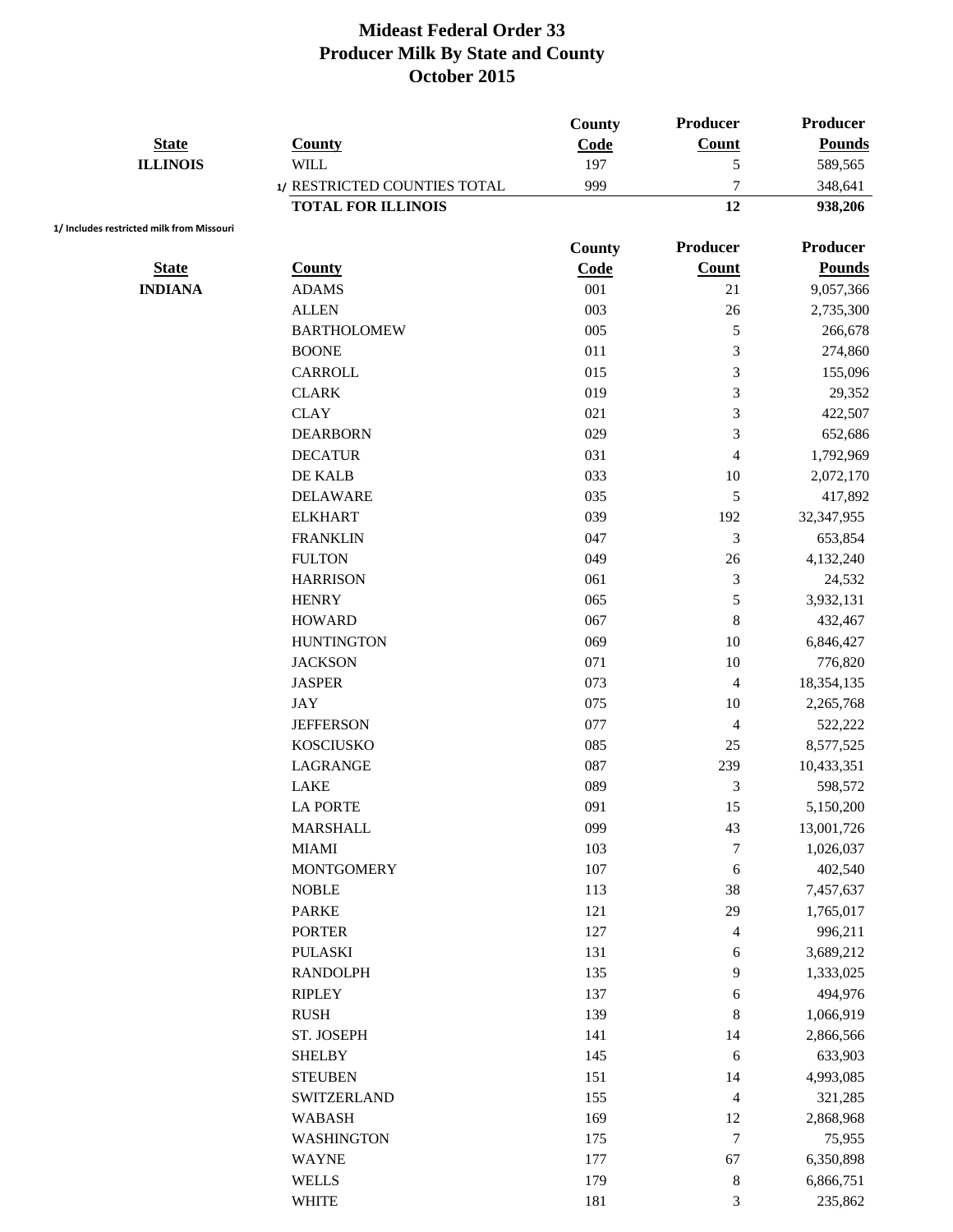|                                 |                           | <b>County</b> | <b>Producer</b>  | <b>Producer</b> |
|---------------------------------|---------------------------|---------------|------------------|-----------------|
| <b>State</b>                    | <b>County</b>             | Code          | Count            | <b>Pounds</b>   |
| <b>INDIANA</b>                  | <b>WHITLEY</b>            | 183           | 10               | 2,290,300       |
|                                 | RESTRICTED COUNTIES TOTAL | 999           | 30               | 35,706,256      |
|                                 | <b>TOTAL FOR INDIANA</b>  |               | 974              | 207,368,204     |
|                                 |                           | County        | <b>Producer</b>  | <b>Producer</b> |
| <b>State</b>                    | <b>County</b>             | Code          | <b>Count</b>     | <b>Pounds</b>   |
| <b>KENTUCKY</b>                 | <b>CHRISTIAN</b>          | 047           | 5                | 37,643          |
|                                 | RESTRICTED COUNTIES TOTAL | 999           | 11               | 168,382         |
|                                 | <b>TOTAL FOR KENTUCKY</b> |               | 16               | 206,025         |
|                                 |                           | County        | <b>Producer</b>  | <b>Producer</b> |
| <b>State</b>                    | <b>County</b>             | Code          | Count            | <b>Pounds</b>   |
| <b>MARYLAND</b>                 | 1/ GARRETT                | 023           | 39               | 2,508,253       |
| 1/ Includes Restricted Counties | <b>TOTAL FOR MARYLAND</b> |               | 39               | 2,508,253       |
|                                 |                           | County        | <b>Producer</b>  | <b>Producer</b> |
| <b>State</b>                    | <b>County</b>             | Code          | Count            | <b>Pounds</b>   |
| <b>MICHIGAN</b>                 | <b>ALCONA</b>             | 001           | 6                | 1,649,558       |
|                                 | <b>ALGER</b>              | 003           | 3                | 176,462         |
|                                 | <b>ALLEGAN</b>            | 005           | 70               | 33,736,066      |
|                                 | <b>ALPENA</b>             | 007           | 32               | 5,020,945       |
|                                 | <b>ARENAC</b>             | 011           | 22               | 7,564,404       |
|                                 | <b>BARAGA</b>             | 013           | $\overline{4}$   | 193,704         |
|                                 | <b>BARRY</b>              | 015           | 30               | 29,851,851      |
|                                 | <b>BAY</b>                | 017           | 6                | 1,910,140       |
|                                 | <b>BERRIEN</b>            | 021           | $\tau$           | 3,846,594       |
|                                 | <b>BRANCH</b>             | 023           | 21               | 6,327,507       |
|                                 | <b>CALHOUN</b>            | 025           | 20               | 13,310,484      |
|                                 | CASS                      | 027           | 3                | 653,204         |
|                                 | <b>CHARLEVOIX</b>         | 029           | 5                | 885,114         |
|                                 | <b>CHEBOYGAN</b>          | 031           | 4                | 718,622         |
|                                 | <b>CHIPPEWA</b>           | 033           | 8                | 809,396         |
|                                 | <b>CLARE</b>              | 035           | $27\,$           | 5,113,462       |
|                                 | <b>CLINTON</b>            | 037           | 59               | 70,031,800      |
|                                 | <b>DELTA</b>              | 041           | 4                | 596,950         |
|                                 | <b>EATON</b>              | 045           | 24               | 2,515,261       |
|                                 | <b>GENESEE</b>            | 049           | 7                | 2,129,219       |
|                                 | <b>GLADWIN</b>            | 051           | $\,8\,$          | 2,100,854       |
|                                 | <b>GRAND TRAVERSE</b>     | 055           | 5                | 332,508         |
|                                 | <b>GRATIOT</b>            | 057           | 35               | 69,763,744      |
|                                 | <b>HILLSDALE</b>          | 059           | 30               | 9,420,276       |
|                                 | <b>HURON</b>              | 063           | 75               | 84,687,588      |
|                                 | <b>INGHAM</b>             | 065           | 26               | 9,370,947       |
|                                 | <b>IONIA</b>              | 067           | 49               | 34,429,278      |
|                                 | <b>IOSCO</b>              | 069           | 12               | 3,382,374       |
|                                 | <b>ISABELLA</b>           | 073           | 42               | 16,936,946      |
|                                 | <b>JACKSON</b>            | 075           | 18               | 7,108,392       |
|                                 | <b>KALAMAZOO</b>          | 077           | $\boldsymbol{7}$ | 12,804,335      |
|                                 | <b>KENT</b>               | 081           | 33               | 16,647,785      |
|                                 | <b>LAPEER</b>             | 087           | 29               | 3,691,575       |
|                                 | LEELANAU                  | 089           | 4                | 283,869         |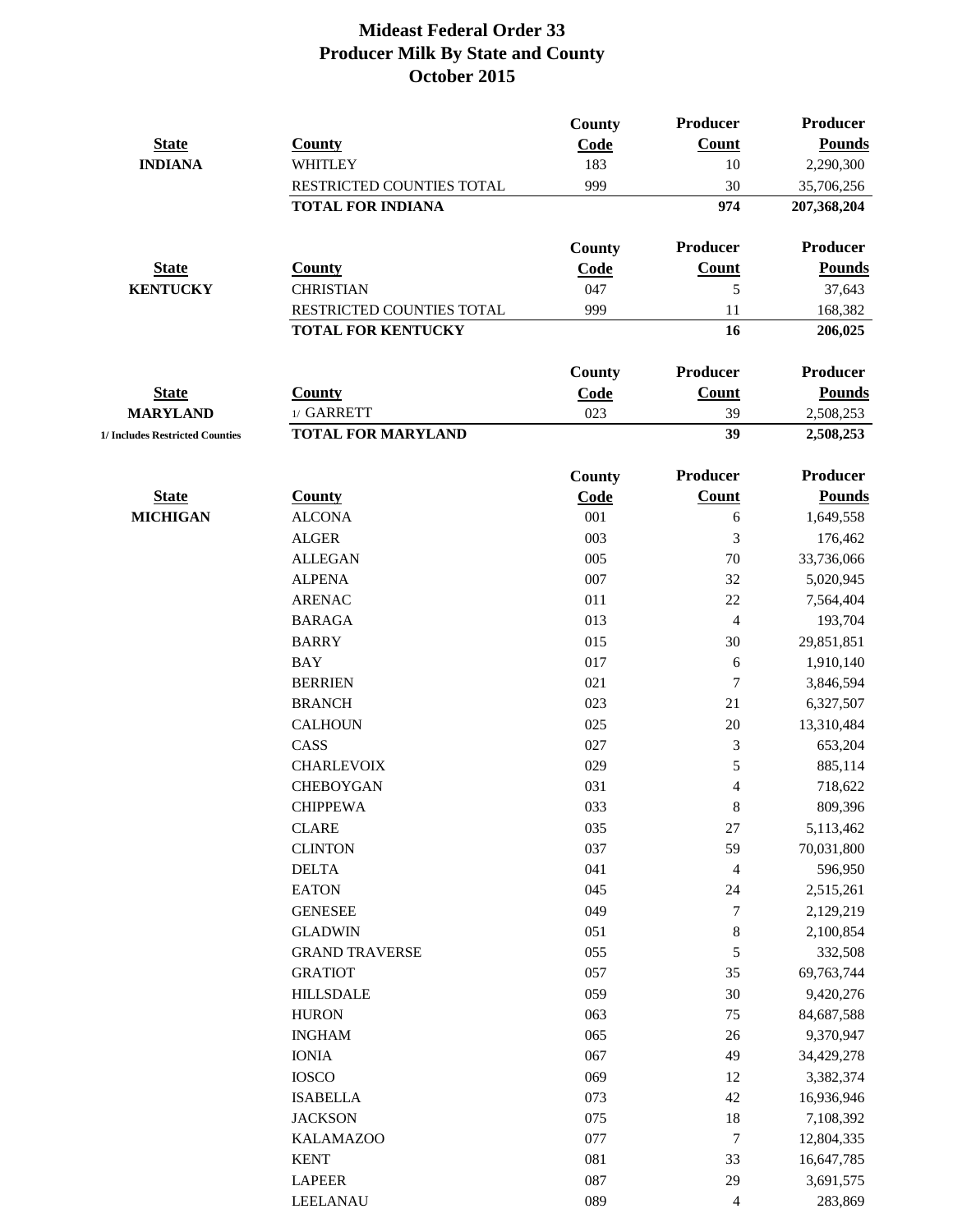|                  |                                                         | County | <b>Producer</b>          | <b>Producer</b>   |
|------------------|---------------------------------------------------------|--------|--------------------------|-------------------|
| <b>State</b>     | <b>County</b>                                           | Code   | <b>Count</b>             | <b>Pounds</b>     |
| <b>MICHIGAN</b>  | <b>LENAWEE</b>                                          | 091    | 26                       | 34,788,175        |
|                  | <b>LIVINGSTON</b>                                       | 093    | 11                       | 5,045,548         |
|                  | <b>MACKINAC</b>                                         | 097    | 3                        | 1,193,014         |
|                  | <b>MACOMB</b>                                           | 099    | $\tau$                   | 423,313           |
|                  | <b>MARQUETTE</b>                                        | 103    | 3                        | 209,457           |
|                  | <b>MASON</b>                                            | 105    | 16                       | 4,559,637         |
|                  | <b>MECOSTA</b>                                          | 107    | $22\,$                   | 6,343,153         |
|                  | <b>MENOMINEE</b>                                        | 109    | 14                       | 3,095,922         |
|                  | <b>MIDLAND</b>                                          | 111    | 3                        | 1,701,303         |
|                  | <b>MISSAUKEE</b>                                        | 113    | 45                       | 41,324,980        |
|                  | <b>MONROE</b>                                           | 115    | $\overline{\mathcal{A}}$ | 707,719           |
|                  | <b>MONTCALM</b>                                         | 117    | 55                       | 20,139,477        |
|                  | <b>MONTMORENCY</b>                                      | 119    | $\,8\,$                  | 1,336,203         |
|                  | <b>MUSKEGON</b>                                         | 121    | 15                       | 16,095,897        |
|                  | <b>NEWAYGO</b>                                          | 123    | 51                       | 19,131,989        |
|                  | <b>OCEANA</b>                                           | 127    | 9                        | 938,133           |
|                  | <b>OGEMAW</b>                                           | 129    | 42                       | 14, 161, 338      |
|                  | <b>OSCEOLA</b>                                          | 133    | 37                       | 14,743,698        |
|                  | <b>OSCODA</b>                                           | 135    | 11                       | 686,221           |
|                  | <b>OTTAWA</b>                                           | 139    | 63                       | 60,749,144        |
|                  | PRESQUE ISLE                                            | 141    | 9                        | 1,364,393         |
|                  | <b>SAGINAW</b>                                          | 145    | 16                       | 5,149,206         |
|                  | <b>ST. CLAIR</b>                                        | 147    | 12                       | 2,258,820         |
|                  | ST. JOSEPH                                              | 149    | 25                       | 11,060,587        |
|                  | <b>SANILAC</b>                                          | 151    | 104                      | 54,556,409        |
|                  | <b>SHIAWASSEE</b>                                       | 155    | 18                       | 5,403,115         |
|                  | <b>TUSCOLA</b>                                          | 157    | 42                       | 26,662,484        |
|                  | <b>VAN BUREN</b>                                        | 159    | 11                       | 7,528,250         |
|                  | WASHTENAW                                               | 161    | 22                       | 3,942,090         |
|                  | <b>WEXFORD</b>                                          | 165    | 12                       | 1,032,553         |
|                  | RESTRICTED COUNTIES TOTAL                               | 999    | 12                       | 2,421,954         |
|                  | <b>TOTAL FOR MICHIGAN</b>                               |        | 1,463                    | 826,755,396       |
|                  |                                                         |        |                          |                   |
|                  |                                                         | County | <b>Producer</b>          | <b>Producer</b>   |
| <b>State</b>     | <b>County</b>                                           | Code   | Count                    | <b>Pounds</b>     |
| <b>MINNESOTA</b> | <b>OTTER TAIL</b>                                       | 111    | 3                        | 69,420            |
|                  | <b>STEARNS</b>                                          | 145    | 5                        | 136,221           |
|                  | <b>TODD</b>                                             | 153    | 10                       | 92,743            |
|                  | RESTRICTED COUNTIES TOTAL<br><b>TOTAL FOR MINNESOTA</b> | 999    | $\overline{2}$<br>20     | 70,142<br>368,526 |
|                  |                                                         |        |                          |                   |
|                  |                                                         | County | <b>Producer</b>          | <b>Producer</b>   |
| <b>State</b>     | <b>County</b>                                           | Code   | Count                    | <b>Pounds</b>     |
| <b>NEW YORK</b>  | <b>CATTARAUGUS</b>                                      | 009    | 59                       | 17,381,253        |
|                  | <b>CHAUTAUQUA</b>                                       | 013    | 148                      | 27,209,397        |
|                  | <b>ERIE</b>                                             | 029    | 11                       | 3,043,328         |
|                  | <b>GENESEE</b>                                          | 037    | 9                        | 11,048,111        |
|                  | <b>LIVINGSTON</b>                                       | 051    | 12                       | 13,388,624        |
|                  | <b>WYOMING</b>                                          | 121    | 15                       | 23,861,038        |
|                  | RESTRICTED COUNTIES TOTAL                               | 999    | $\overline{7}$           | 6,317,212         |
|                  | <b>TOTAL FOR NEW YORK</b>                               |        | 261                      | 102,248,963       |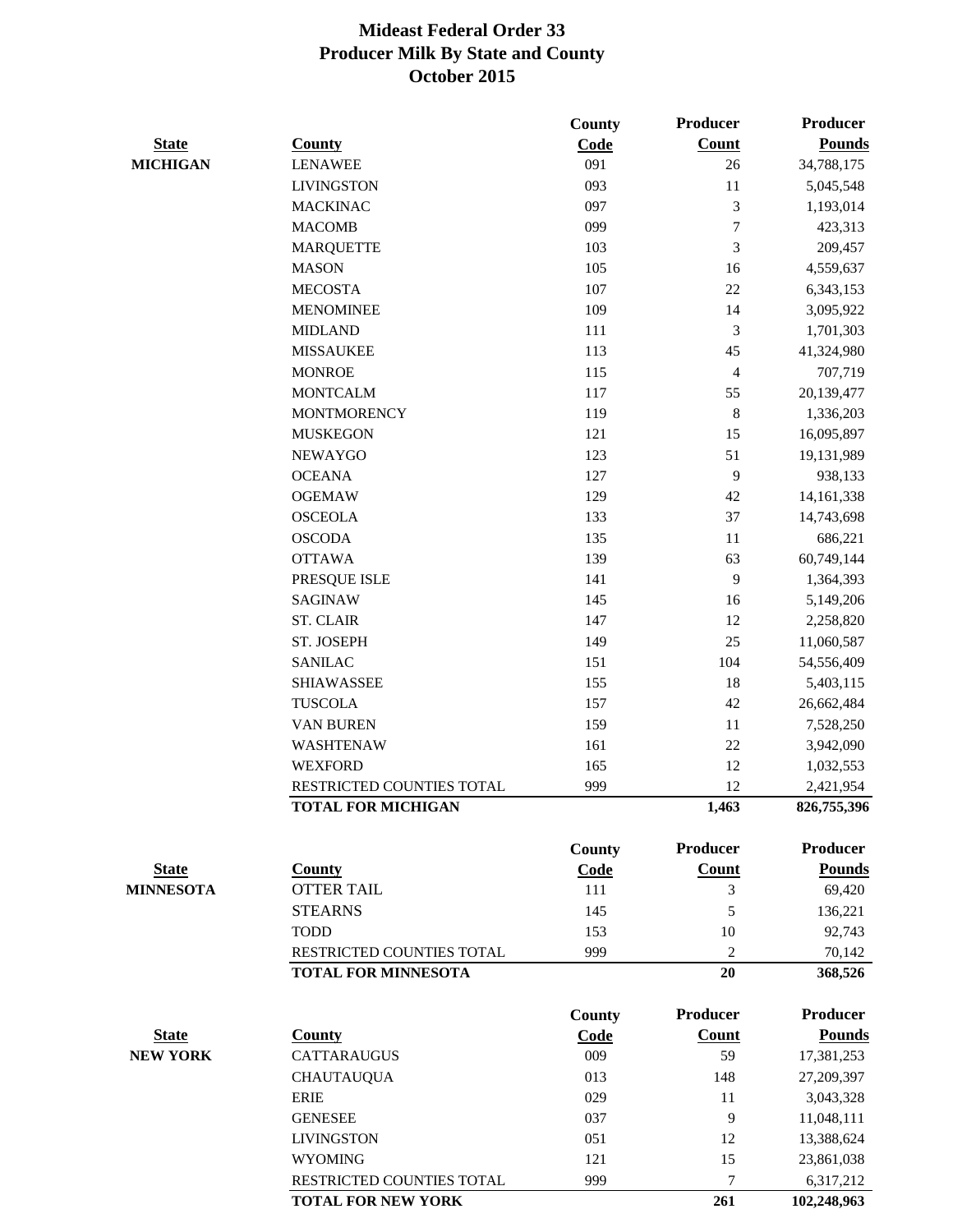|              |                   | County | <b>Producer</b>  | <b>Producer</b> |
|--------------|-------------------|--------|------------------|-----------------|
| <b>State</b> | <b>County</b>     | Code   | <b>Count</b>     | <b>Pounds</b>   |
| <b>OHIO</b>  | <b>ADAMS</b>      | 001    | $20\,$           | 1,286,048       |
|              | <b>ALLEN</b>      | 003    | $\mathfrak s$    | 2,576,404       |
|              | <b>ASHLAND</b>    | 005    | 48               | 13,022,846      |
|              | <b>ASHTABULA</b>  | 007    | 32               | 5,968,608       |
|              | <b>ATHENS</b>     | 009    | 10               | 674,645         |
|              | <b>AUGLAIZE</b>   | 011    | 40               | 6,971,850       |
|              | <b>BELMONT</b>    | 013    | 12               | 968,078         |
|              | <b>BROWN</b>      | 015    | $\,8\,$          | 608,661         |
|              | <b>BUTLER</b>     | 017    | $\mathfrak{Z}$   | 289,555         |
|              | CARROLL           | 019    | 30               | 2,301,682       |
|              | <b>CHAMPAIGN</b>  | 021    | 13               | 1,369,810       |
|              | <b>CLARK</b>      | 023    | 4                | 7,080,453       |
|              | <b>CLINTON</b>    | 027    | $\mathfrak s$    | 388,554         |
|              | <b>COLUMBIANA</b> | 029    | 80               | 13,663,308      |
|              | <b>COSHOCTON</b>  | 031    | 26               | 2,553,778       |
|              | <b>CRAWFORD</b>   | 033    | $\,$ 8 $\,$      | 2,840,404       |
|              | <b>DARKE</b>      | 037    | 46               | 11,691,638      |
|              | <b>DEFIANCE</b>   | 039    | 10               | 10,033,746      |
|              | <b>DELAWARE</b>   | 041    | 4                | 306,640         |
|              | <b>FAIRFIELD</b>  | 045    | $\,$ 8 $\,$      | 556,676         |
|              | <b>FAYETTE</b>    | 047    | 4                | 605,159         |
|              | <b>FULTON</b>     | 051    | 10               | 4,889,677       |
|              | <b>GALLIA</b>     | 053    | $\tau$           | 421,238         |
|              | <b>GEAUGA</b>     | 055    | 56               | 4,270,193       |
|              | <b>GREENE</b>     | 057    | $\sqrt{5}$       | 1,133,163       |
|              | <b>GUERNSEY</b>   | 059    | $\mathfrak s$    | 558,783         |
|              | <b>HANCOCK</b>    | 063    | 3                | 1,517,863       |
|              | <b>HARDIN</b>     | 065    | 9                | 12,930,271      |
|              | <b>HARRISON</b>   | 067    | $\,$ 8 $\,$      | 527,606         |
|              | <b>HENRY</b>      | 069    | $\,$ 8 $\,$      | 4,034,391       |
|              | <b>HIGHLAND</b>   | 071    | 33               | 2,108,084       |
|              | <b>HOLMES</b>     | 075    | 176              | 14,372,992      |
|              | <b>HURON</b>      | 077    | 50               | 6,174,677       |
|              | <b>JACKSON</b>    | 079    | 6                | 125,939         |
|              | <b>JEFFERSON</b>  | 081    | $\tau$           | 672,232         |
|              | <b>KNOX</b>       | 083    | 34               | 9,038,195       |
|              | <b>LICKING</b>    | 089    | 13               | 4,849,601       |
|              | <b>LOGAN</b>      | 091    | 28               | 4,619,941       |
|              | <b>LORAIN</b>     | 093    | 17               | 1,747,528       |
|              | <b>MADISON</b>    | 097    | 13               | 16,114,916      |
|              | <b>MAHONING</b>   | 099    | 33               | 9,207,092       |
|              | <b>MARION</b>     | 101    |                  |                 |
|              |                   | 103    | $\mathfrak s$    | 7,214,538       |
|              | <b>MEDINA</b>     |        | 23               | 3,597,471       |
|              | <b>MEIGS</b>      | 105    | $\mathfrak s$    | 550,393         |
|              | <b>MERCER</b>     | 107    | 100              | 29,598,220      |
|              | <b>MIAMI</b>      | 109    | 10               | 1,148,533       |
|              | <b>MONROE</b>     | 111    | 11               | 711,807         |
|              | <b>MORGAN</b>     | 115    | $\boldsymbol{7}$ | 1,735,084       |
|              | <b>MORROW</b>     | 117    | 9                | 2,631,883       |
|              | <b>MUSKINGUM</b>  | 119    | 13               | 1,080,102       |
|              | PAULDING          | 125    | 9                | 18,671,021      |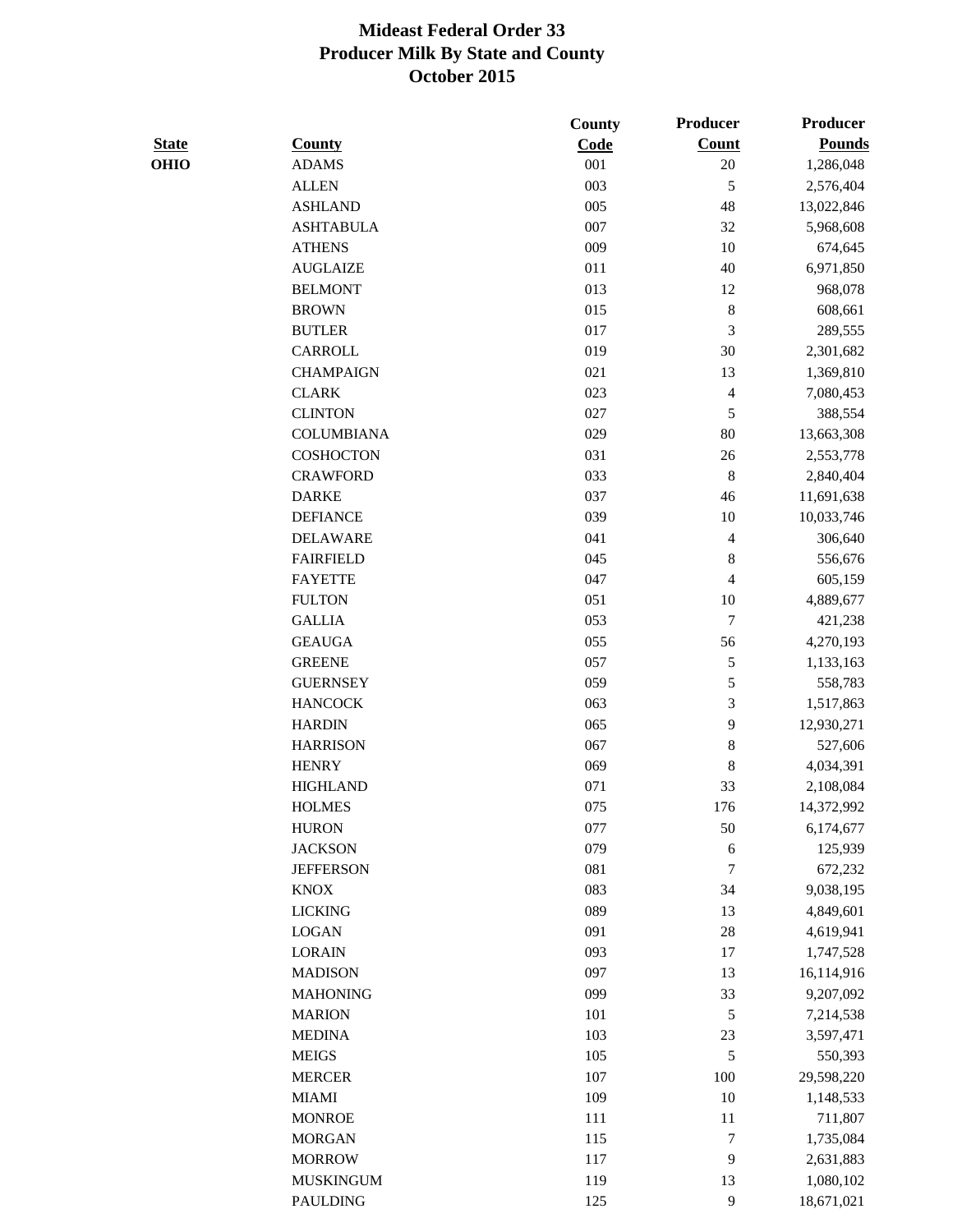|              |                                 | County     | Producer         | <b>Producer</b>      |
|--------------|---------------------------------|------------|------------------|----------------------|
| <b>State</b> | <b>County</b>                   | Code       | Count            | <b>Pounds</b>        |
| <b>OHIO</b>  | <b>PERRY</b>                    | 127        | 3                | 404,450              |
|              | <b>PICKAWAY</b>                 | 129        | 8                | 2,866,346            |
|              | <b>PIKE</b>                     | 131        | 11               | 394,032              |
|              | <b>PORTAGE</b>                  | 133        | 14               | 2,469,616            |
|              | <b>PREBLE</b>                   | 135        | 10               | 1,308,210            |
|              | <b>PUTNAM</b>                   | 137        | 13               | 8,605,201            |
|              | <b>RICHLAND</b>                 | 139        | 114              | 11,667,025           |
|              | <b>ROSS</b>                     | 141        | 9                | 580,478              |
|              | <b>SANDUSKY</b>                 | 143        | 9                | 872,013              |
|              | <b>SCIOTO</b>                   | 145        | 3                | 292,882              |
|              | <b>SENECA</b>                   | 147        | 3                | 802,499              |
|              | <b>SHELBY</b>                   | 149        | 44               | 9,806,299            |
|              | <b>STARK</b>                    | 151        | 74               | 15,263,660           |
|              | <b>TRUMBULL</b>                 | 155        | 28               | 4,390,024            |
|              | TUSCARAWAS                      | 157        | 123              | 12,053,153           |
|              | <b>UNION</b>                    | 159        | 8                | 893,818              |
|              | <b>VAN WERT</b>                 | 161        | 7                | 6,583,510            |
|              | <b>WASHINGTON</b>               | 167        | 18               | 3,090,163            |
|              | <b>WAYNE</b>                    | 169        | 228              | 55,541,198           |
|              | <b>WILLIAMS</b>                 | 171        | 4                | 10,412,706           |
|              | <b>WOOD</b>                     | 173        | 6                | 8,075,837            |
|              | <b>WYANDOT</b>                  | 175        | 7                | 690,161              |
|              | RESTRICTED COUNTIES TOTAL       | 999        | 15               | 1,620,914            |
|              | <b>TOTAL FOR OHIO</b>           |            | 1,888            | 410,696,172          |
|              |                                 |            |                  |                      |
|              |                                 |            |                  |                      |
|              |                                 | County     | <b>Producer</b>  | <b>Producer</b>      |
| <b>State</b> | <b>County</b>                   | Code       | Count            | <b>Pounds</b>        |
| PENNSYLVANIA | <b>ARMSTRONG</b>                | 005        | 30               | 3,818,466            |
|              | <b>BEAVER</b>                   | 007        | 25               | 1,778,171            |
|              | <b>BUTLER</b>                   | 019        | 31               | 3,550,776            |
|              | <b>CAMBRIA</b>                  | 021        | 8                | 1,440,628            |
|              | <b>CENTRE</b>                   | 027        | 13               | 524,307              |
|              | <b>CLARION</b>                  | 031        | 26               | 2,709,123            |
|              | <b>CLEARFIELD</b>               | 033        | 8                | 747,467              |
|              | <b>CLINTON</b>                  | 035        | 17               | 1,576,901            |
|              | <b>CRAWFORD</b>                 | 039        | 136              | 19,465,883           |
|              | <b>ELK</b>                      | 047        | 8                | 541,081              |
|              | <b>ERIE</b>                     | 049        | 64               | 5,154,590            |
|              | <b>FAYETTE</b>                  | 051        | $22\,$           | 2,573,292            |
|              | <b>FOREST</b>                   | 053        | 3                | 173,272              |
|              | <b>FRANKLIN</b>                 | 055        | 11               | 718,270              |
|              | <b>HUNTINGDON</b>               | 061        | 5                | 6,234,160            |
|              | <b>INDIANA</b>                  | 063        | 53               | 7,895,966            |
|              | <b>JEFFERSON</b>                | 065        | 30               | 1,901,563            |
|              | <b>LAWRENCE</b>                 | 073        | 33               | 5,918,876            |
|              | <b>MERCER</b>                   | 085        | $72\,$           | 7,920,668            |
|              | NORTHUMBERLAND                  | 097        | 4                | 119,175              |
|              |                                 |            |                  |                      |
|              | <b>SOMERSET</b>                 | 111        | 82               | 5,348,464            |
|              | <b>VENANGO</b><br><b>WARREN</b> | 121<br>123 | $\sqrt{6}$<br>33 | 797,880<br>3,037,080 |